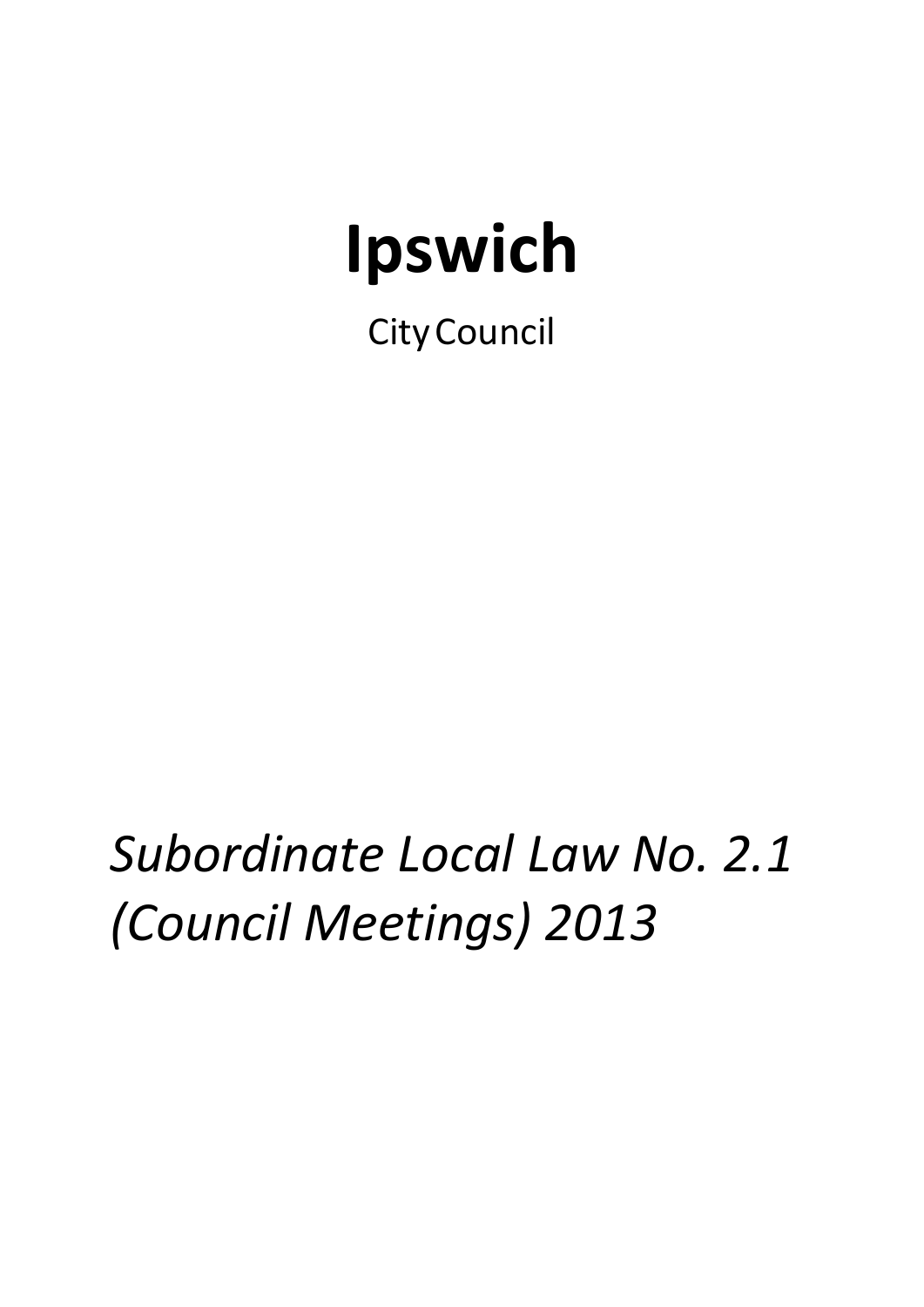## Ipswich City Council Subordinate Local Law No. 2.1 (Council Meetings) 2013

# **Contents**

| <b>PART 1</b>  |  |
|----------------|--|
| $\mathbf{1}$   |  |
| $\overline{2}$ |  |
| 3              |  |
| $\overline{4}$ |  |
| <b>PART 2</b>  |  |
| 5              |  |
| 6              |  |
| 7              |  |
| 8              |  |
| 9              |  |
| 10             |  |
| 11             |  |
| 12             |  |
| 13             |  |
| 14             |  |
| 15             |  |
| 16             |  |
| 17             |  |
| 18             |  |
| <b>PART 3</b>  |  |
| 19             |  |
| <b>PART4</b>   |  |
| 20             |  |
|                |  |
|                |  |
| $\mathbf{1}$   |  |
| $\overline{2}$ |  |
| 3              |  |
| 4              |  |
| 5              |  |
| 6              |  |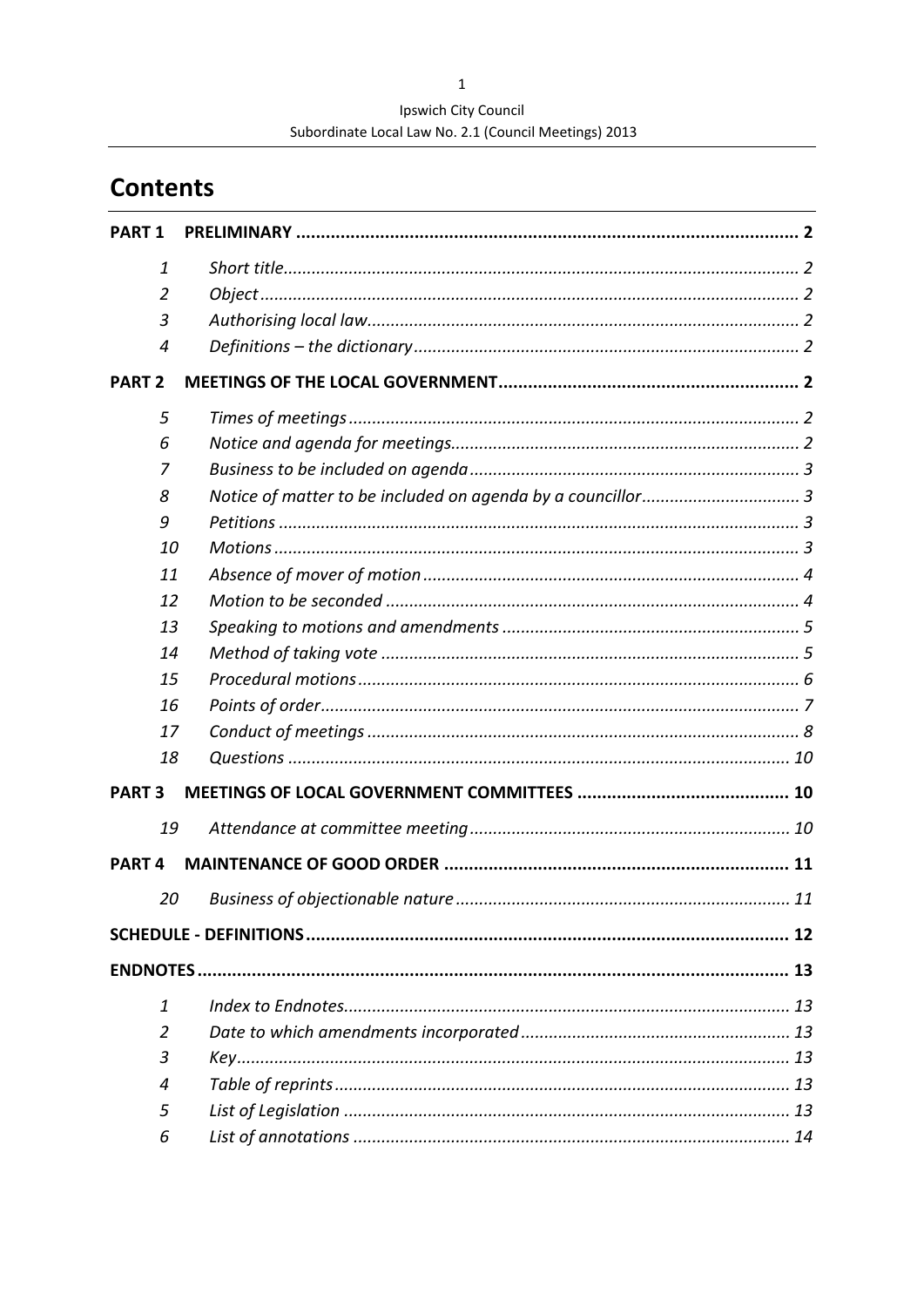# **Part 1 Preliminary**

#### **1 Short title**

This subordinate local law may be cited as Subordinate Local Law No. 2.1 (Council Meetings) 2013.

## **2 Object**

The purpose of this subordinate local law is to supplement *Local Law 2 (Council Meetings) 2013*, which provides a framework for the orderly and proper conduct of meetings of the local government and its committees.

#### **3 Authorising local law**

The making of the provisions in this subordinate local law is authorised by *Local Law No. 2 (Council Meetings) 2013* (the authorising local law).

#### **4 Definitions – the dictionary**

The dictionary in the schedule (Dictionary) defines particular words used in this subordinate local law.

# **Part 2 Meetings of the Local Government**

## **5 Times of meetings**

- (1) For the purposes of section 5 (Times of meetings) of the authorising local law the local government may, by resolution, fix the days and times for its ordinary meetings<sup>1</sup>.
	- (2) If there is no resolution fixing the day and time for an ordinary meeting, the chief executive officer may fix the date and time for the meeting.
	- (3) Before the chief executive officer fixes the date and time for an ordinary meeting, the chief executive officer will, if practicable, consult with the mayor about the proposed day and time for the meeting.

#### **6 Notice and agenda for meetings**

(1) For the purposes of section 7 (Notice and agenda for meetings) of the authorising local law, a written notice of meeting will include an agenda listing the items to be discussed at the meeting.

**<sup>1</sup>** See section 257 (Frequency and place of meetings) *Local Government Regulation 2012*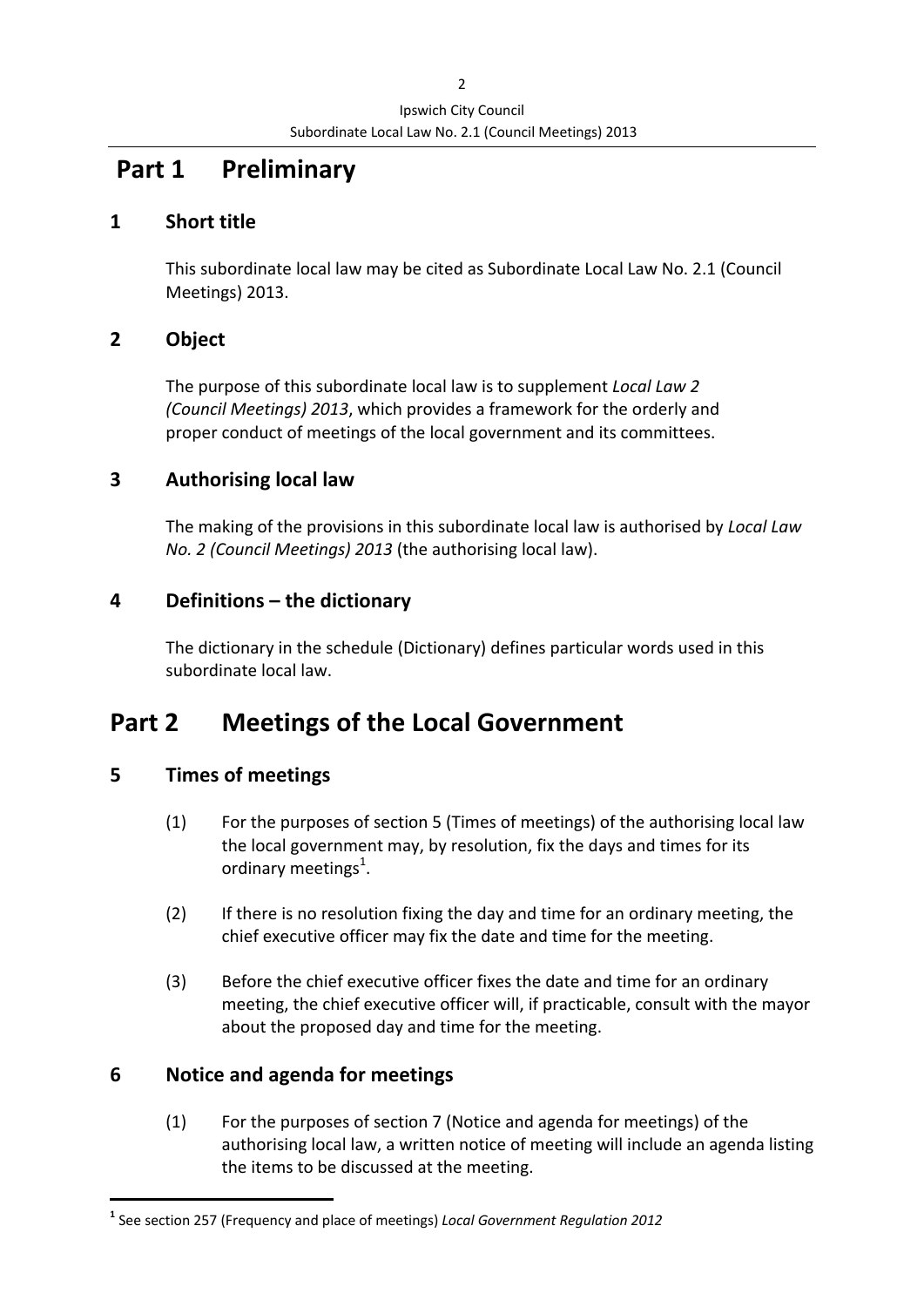- (2) Any notice of meeting or agenda may be given to a councillor either personally, by post, by facsimile machine or by electronic mail.
- (3) The agenda will include—
	- (a) any items required under the Act to be included on the agenda;
	- (b) items that are, by resolution of the local government, to be included on the agenda; and
	- (c) items whose inclusion on the agenda is requested by a councillor.

#### **7 Business to be included on agenda**

For the purposes of section 8 (Business to be included on agenda) of the authorising local law, matters not on the agenda or arising from the agenda for a local government meeting will not be considered at the meeting unless permission is given to consider the matter by agreement of the local government at the meeting.

#### **8 Notice of matter to be included on agenda by a councillor**

For the purposes of section 9 (Notice of matter to be included on agenda by a councillor)of the authorising local law, any councillor requesting a matter to be included on an agenda, must give notice in writing to the chief executive officer at least two (2) days before the notice of meeting is required to be given<sup>2</sup>.

#### **9 Petitions**

- (1) For the purposes of section 10 (Petitions) of the authorising local law, where a councillor wishes to present a petition, the councillor must state the general nature of the petition and present it to the local government. No debate on the petition will be allowed and the only motion which may be moved is that the petition be received and referred to a committee or Council officer for consideration.
- (2) Every other petition received by the local government will be dealt with as though such petition was an item of correspondence.

#### **10 Motions**

(1) For the purposes of section 11(a) (Motions) of the authorising local law, a motion or amendment to a motion, other than a procedural motion or a

**<sup>2</sup>** See section 258( Notice of meetings) *Local Government Regulation 2012* as to the requirements of giving a notice of meeting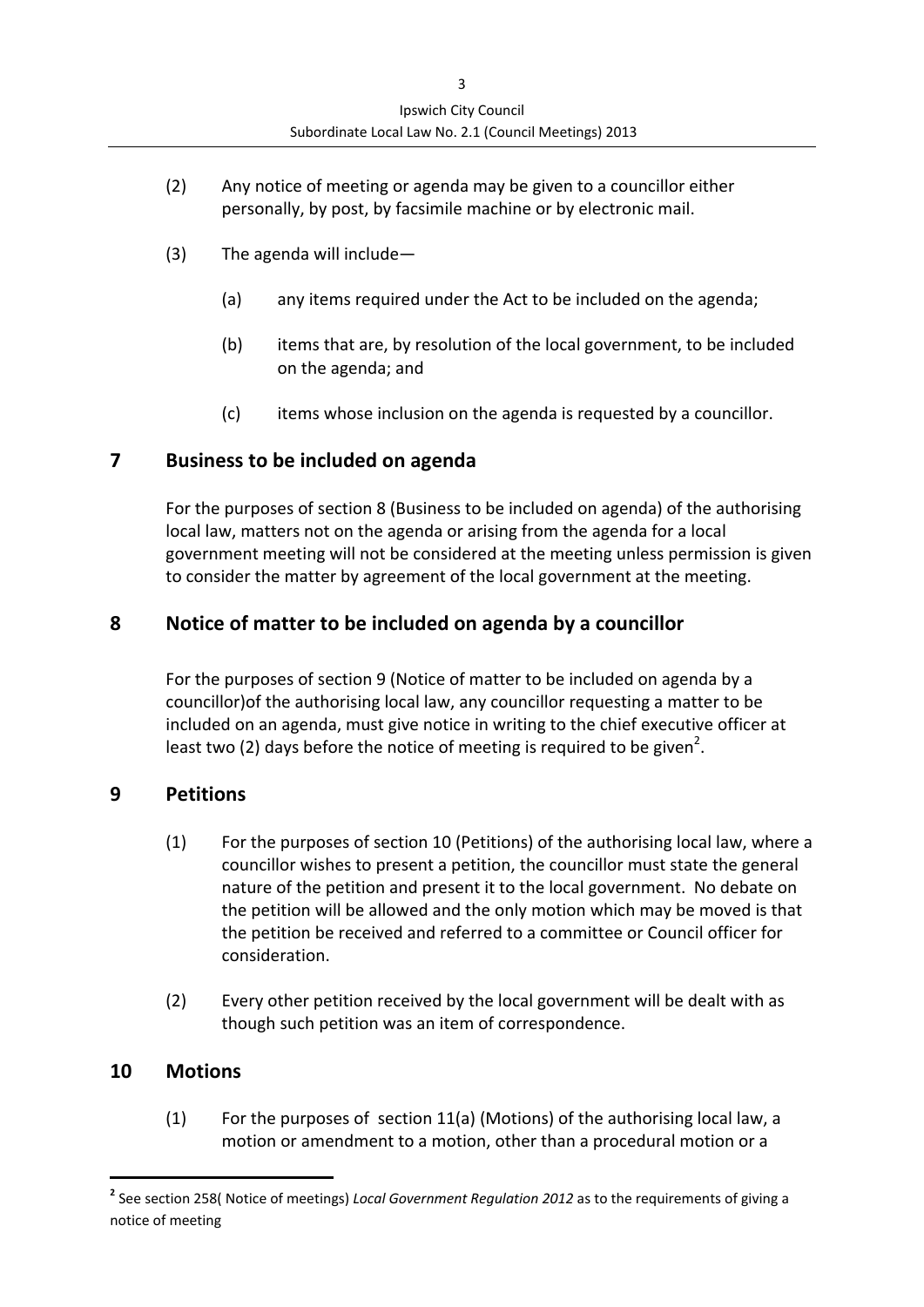motion adopting a report, brought before a meeting in accordance with the Act, must be in writing and put to the meeting by the chairperson. The chairperson may require a motion or amendment to a motion to be stated in full before permitting it to be received.

- (2) An amendment to a motion must not directly negative the motion.
- (3) No more than one motion or one proposed amendment to a motion may be put before a meeting at any one time.
- (4) Where an amendment to a motion is before a meeting, no other amendment of the motion may be considered until after the first amendment has been determined.
- (5) A councillor who proposes or seconds a motion may propose or second an amendment to that motion.
- (6) The chairperson must call the notices of motion in the order in which they appear on the agenda unless the local government resolves otherwise, and where no objection is taken to a motion being taken as a formal motion, the chairperson may put the motion to the vote without discussion.
- (7) A motion on the agenda for a meeting must not be withdrawn from the agenda if a councillor at the meeting objects to it being removed.
- (8) When a motion has been moved and seconded, it may not be withdrawn by the mover and seconder without the agreement of the local government.

#### **11 Absence of mover of motion**

For the purposes of section 11(b) (Motions) of the authorising local law, if a councillor who has given notice of a motion is absent from the meeting at which the motion is to be considered, the motion may be—

- (a) moved by another councillor at the meeting; or
- (b) deferred to the next meeting.

#### **12 Motion to be seconded**

For the purposes of section 11(c) (Motions) of the authorising local law, a motion or an amendment to a motion must not be debated at a meeting unless or until the motion or the amendment is seconded.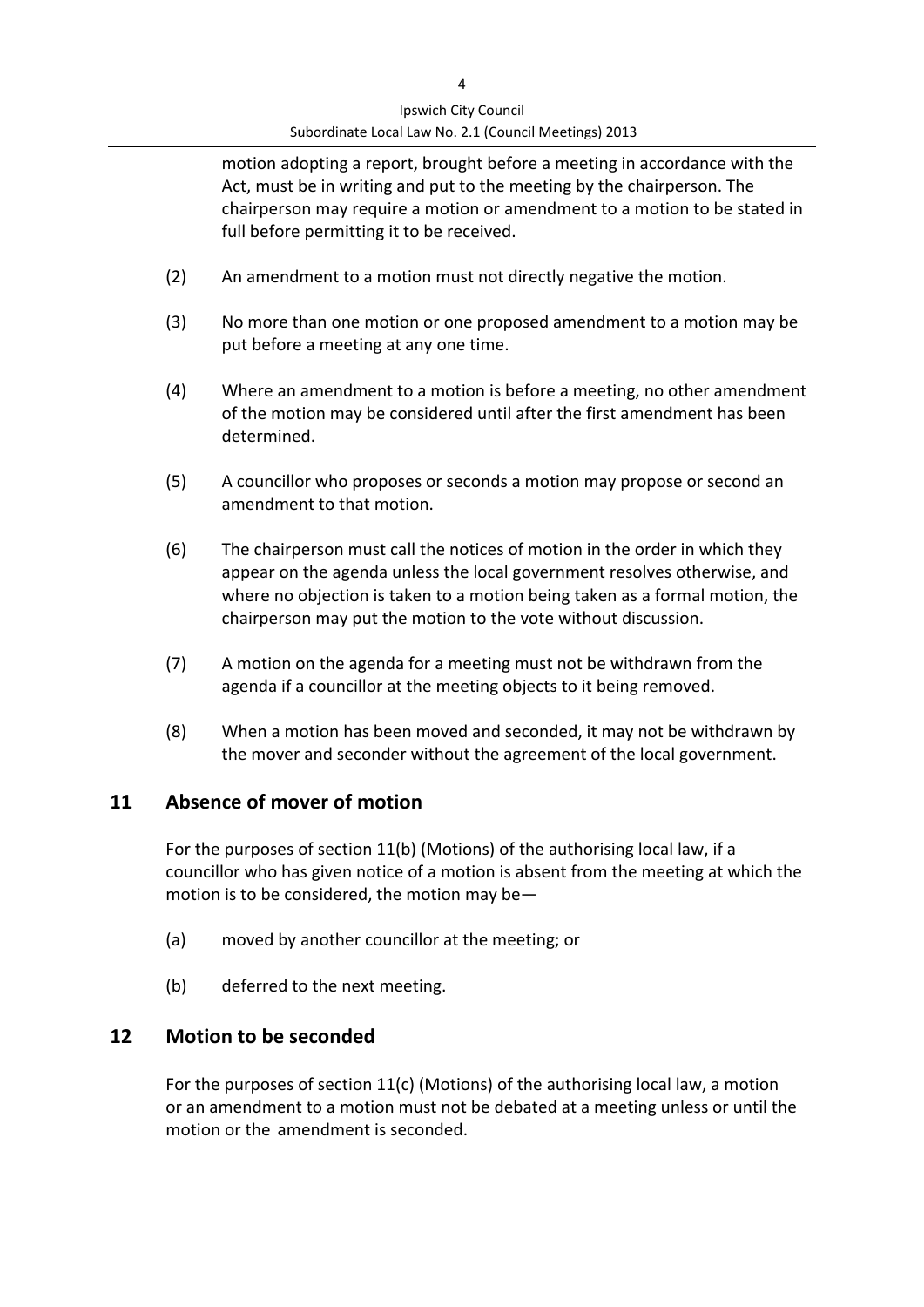#### **13 Speaking to motions and amendments**

- (1) For the purposes of section 11(d) (Motions) of the authorising local law, a councillor may request the chairperson for further information before or after a motion or amendment is seconded.
- (2) Each councillor may speak no more than once to the same motion or same amendment, except as a right of reply.
- (3) The mover of a motion will have the right of reply. If a procedural motion that the motion be now put is passed, then the mover of the original motion will have the right of reply. If an amendment is moved, then the councillor who moved the amendment will have the right of reply prior to the amendment being put. If the amendment is passed, the councillor who moved the original motion will have the right of reply to the amended motion. Once the right of reply has been exercised, the debate is closed.
- (4) Each speaker will be restricted to not more than five minutes unless the chairperson rules otherwise.
- (5) If two or more councillors wish to speak at the same time, the chairperson may determine who is entitled to speak first.

#### **14 Method of taking vote**

- (1) For the purposes of section 11(e) (Motions) of the authorising local law, before any matter is put to the vote, the chairperson may direct the motion or amendment to be read again by the chief executive officer or other officer who is taking the minutes of the meeting. The chairperson must, in taking the vote on a motion or amendment, put the question, first in the affirmative and then in the negative and may do so as often as necessary to form and declare an opinion as to whether the affirmative or the negative has the majority vote.
- (2) The local government will vote by a show of hands unless otherwise directed by the chairperson. Any councillor may call for a division on a question. If a division is taken, the names of the councillors voting in the affirmative and of those voting in the negative (including abstaining) will be recorded. The chairperson must declare the result of a vote or a division as soon as it has been determined.
- (3) Councillors have the right to request that their names and how they voted (including any abstention) be recorded in the minutes if they so request, for voting other than by division.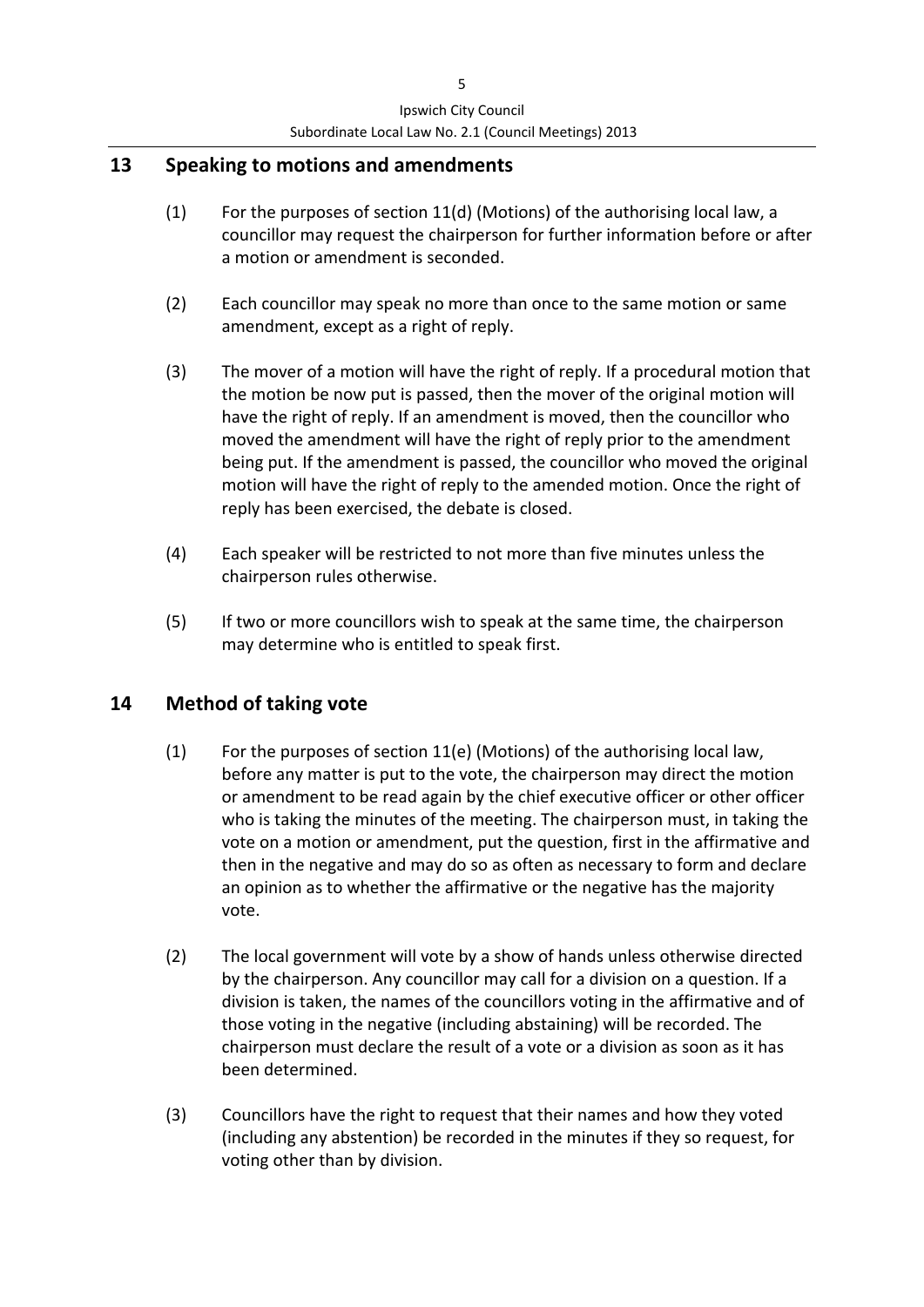#### **15 Procedural motions**

- (1) For the purposes of section  $11(f)$  (Motions) of the authorising local law, the following motions are determined to be procedural motions—
	- (a) that the motion be put;
	- (b) that the debate on the motion and/or amendment now before the meeting be adjourned;
	- (c) that the meeting proceed to the next item of business;
	- (d) that the question lie on the table or that the matter be taken from the table;
	- (e) that the chairperson's ruling be dissented from;
	- (f) that the meeting be closed/open to the public (in accordance with the provisions of the *Local Government Regulation 2012)*;
	- (g) that the meeting stand adjourned.
- (2) Procedural motions are required to be seconded.
- (3) A procedural motion, "that the motion be put", may be moved in order to bring on the finalisation of a motion. Where such a procedural motion is carried, the chairperson must immediately put the motion, or amendment to that motion under consideration, subject to the right of reply pursuant to section 13(3) (Speaking to motions and amendments) of this subordinate law. Where such procedural motion is lost, debate on the motion or amendment to that motion shall continue.
- (4) The procedural motion, that the debate on the motion and/or amendment now before the meeting be adjourned, may specify a time or date, to which the debate will be adjourned. A procedural motion must not adjourn debate on a matter the subject of a motion for a period more than two months after the date of that procedural motion.

Where no date or time is specified—

- (a) a further motion may be moved to specify such a time or date; or
- (b) the matter about which the debate is to be adjourned, will be included in the agenda for the next meeting.
- (5) Where a procedural motion, that the meeting proceed to the next item of business is carried, debate on the matter subject of the motion must cease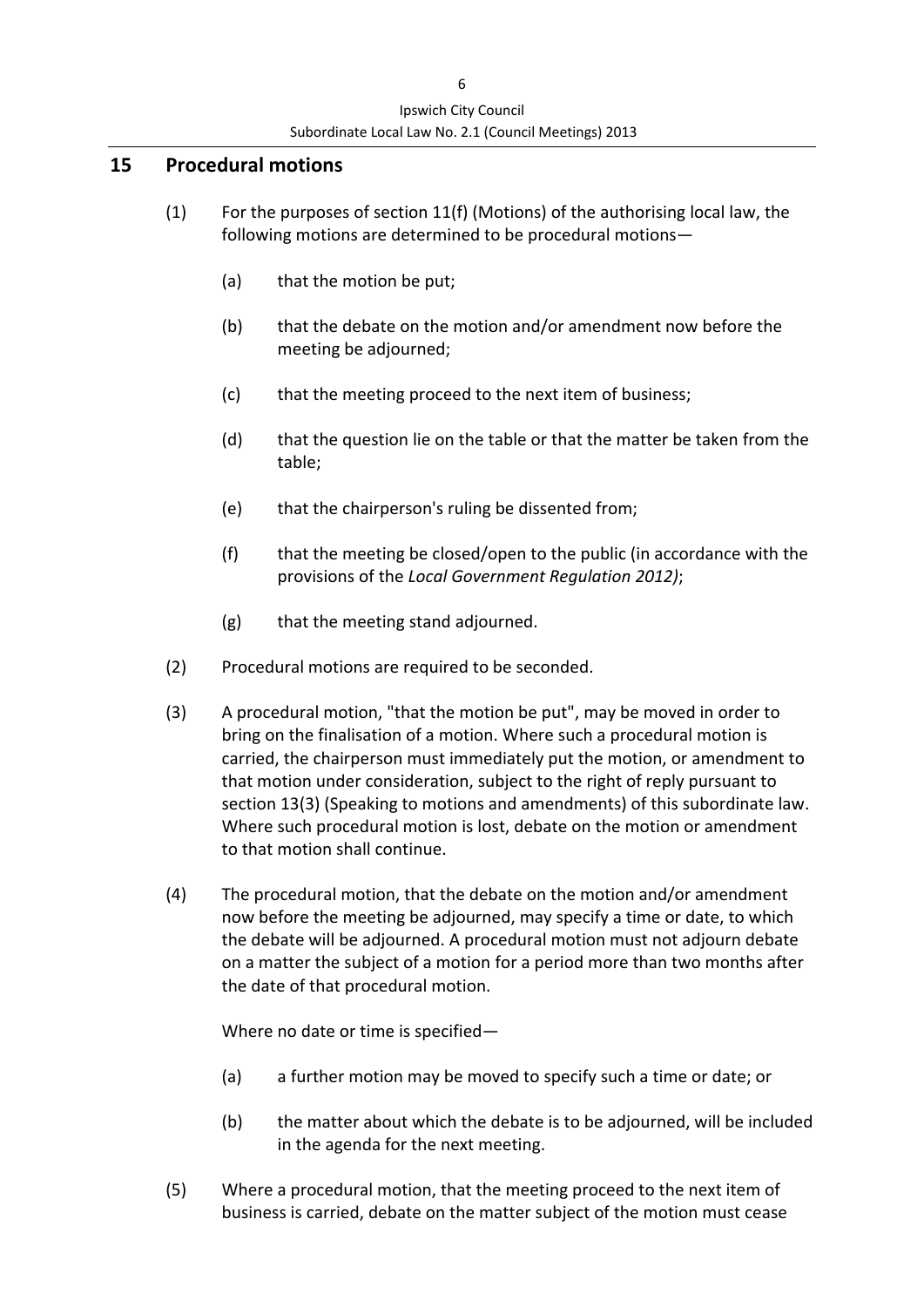and may be considered again by the local government on the giving of notice in accordance with the authorising local law.

- (6) A procedural motion, that the question lie on the table, will only be moved where the chairperson or a councillor requires additional information on the matter before the meeting (or the result of some other action of the local government or person is required) before the matter may be concluded at the meeting. Where such a procedural motion is passed, the local government will proceed with the next matter on the agenda. A procedural motion, that the matter be taken from the table, may be moved at the meeting at which that procedural motion was carried or at any later meeting.
- (7) A councillor may move 'a motion of dissent' in relation to a ruling of the chairperson. Where such motion is moved, further consideration of any matter shall be suspended until after the motion is determined. Only the mover of the motion of dissent and the chairperson may speak to such a motion. Each may speak only once to such a motion with the mover speaking first and the chairperson second. Where a motion of dissent is carried, the matter to which the ruling of the chairperson was made will proceed as though that ruling had not been made. Where a motion of dissent is not carried, the ruling of the chairperson will stand.
- (8) Where a procedural motion, "that the Council resolve to close the meeting to the public for the purpose of ......." is passed, all members of the public must leave and not re‐enter the room where the meeting is being held until a procedural motion "that the Council meeting be open to the public" is passed.
- (9) A procedural motion, that the meeting stand adjourned, may be moved by any councillor.
- (10) Where a procedural motion is lost, the chairperson must not accept a similar motion until the expiration of 15 minutes after the time the motion was lost.

#### **16 Points of order**

(1) For the purposes of section 11(g) (Motions) of the authorising local law, any councillor may ask the chairperson to decide on a 'point of order' where it is believed that—

- (a) another councillor has failed to comply with proper meeting procedures;
- (b) a matter before the meeting is in contravention of the local laws or the Act; or
- (c) a matter before the meeting is beyond the local government's jurisdictional power.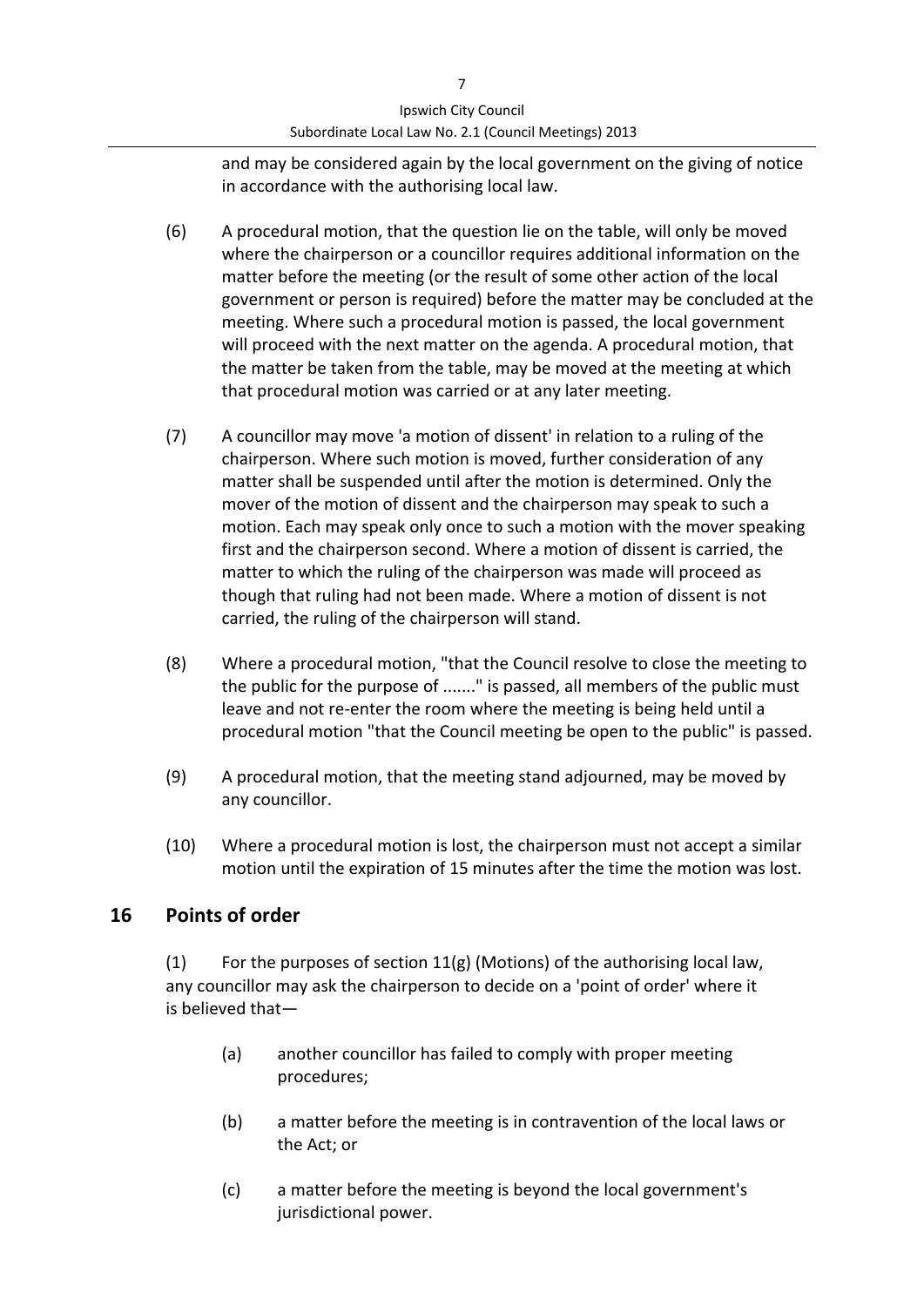- (2) Where a 'point of order' is raised, consideration of the matter to which the motion was moved will be suspended. The chairperson will determine whether the point of order is upheld.
- (3) Upon a question of order arising during the process of a debate, a councillor may speak to a point of order, and thereupon the councillor against whom the point of order is raised, must immediately cease speaking when the point of order was submitted.
- (4) Notwithstanding anything contained in this subordinate local law and the authorising to the contrary, all questions of order at any time arising will, until decided, suspend the consideration and decision of every other motion or matter.

## **17 Conduct of meetings**

- (1) The order of business will be determined by resolution of local government from time to time. The order of business may be altered for a particular meeting if the councillors, at that meeting, pass a motion to that effect. A motion to alter the order of business may be moved without notice.
- (2) The local government must proceed with its business at a meeting in the order indicated on the agenda for the meeting.
- (3) The local government may, by resolution overrule a decision on a procedural question made by the chairperson.
- (4) Unless otherwise altered, the business and order of business will be as follows—
	- (a) Opening of Meeting
	- (b) Welcome to country or acknowledgement of country
	- (c) Opening Prayer
	- (d) Apologies and Leave of Absence
	- (e) Condolences and Memorials
	- (f) Petitions and Presentations
	- (g) Confirmation of Minutes
	- (h) Reception and consideration of Committee Reports
	- (i) Consideration of Notified Motions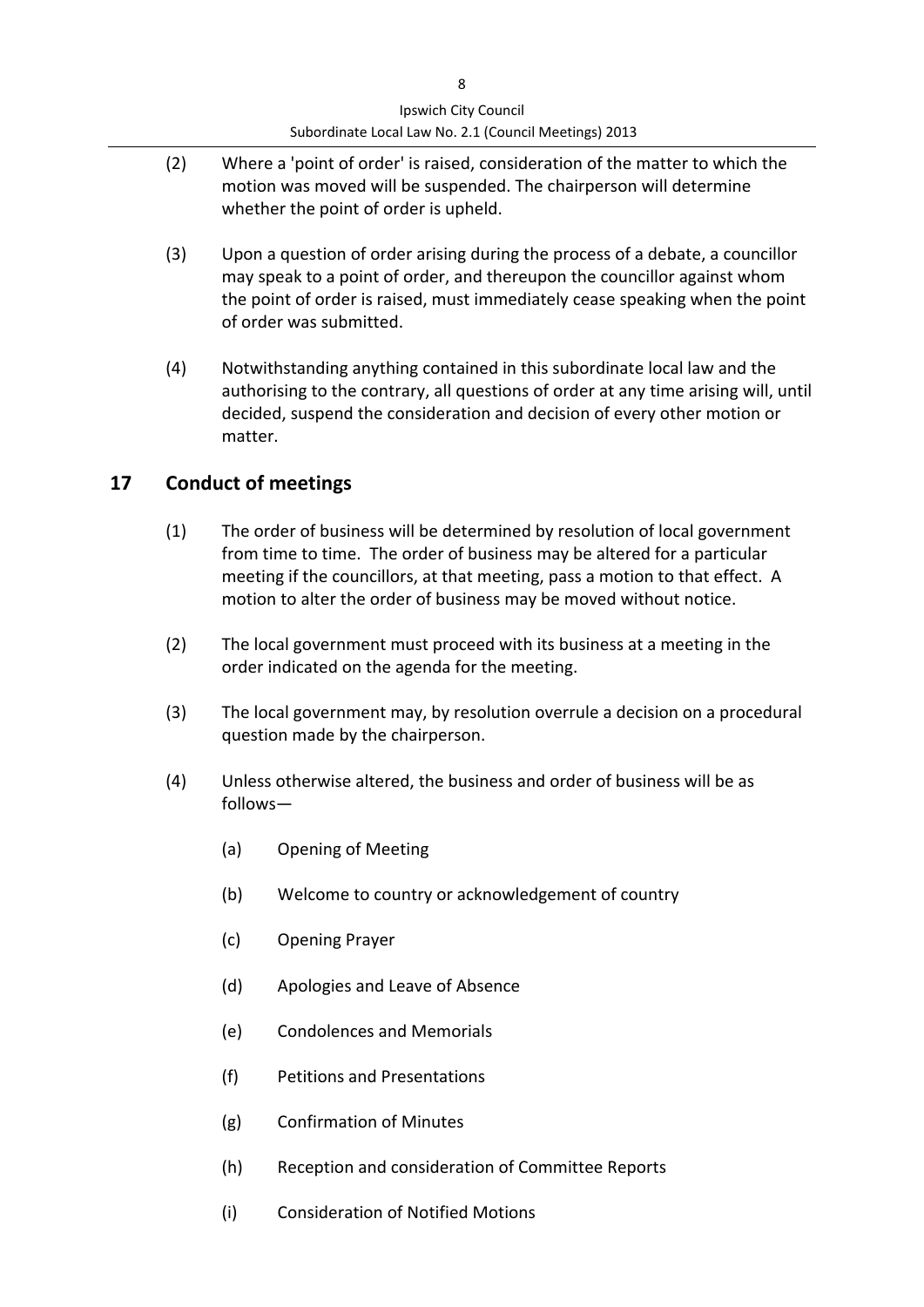- (j) Reception of Notices of Motion for Future Meetings
- (k) Questions
- (l) Officers' Reports
- (m) Consideration of Items Placed on the Agenda by a Councillor in accordance with section 6(3)(c) (Notice and agenda for meetings) and 8 (Notice of matter to be included on agenda by a councillor) of this subordinate local law.
- (5) The minutes of a preceding meeting not previously confirmed will be taken into consideration in order that such minutes may be confirmed and no discussion will be permitted with respect to such minutes except with respect to their accuracy as a record of the proceedings.
- (6) After a meeting of local government has been formally constituted and the business commenced, a councillor must not enter or leave from such meeting without first acknowledging the chairperson.
- (7) Councillors may stand and address the chairperson while moving any motion or amendment, seconding any motion or amendment or taking part in any discussion or replying to any question, or addressing the local government for any other purpose.
- (8) Councillors will speak of each other during the local government meetings by their respective titles, "Mayor" or "Councillor" and in speaking of or addressing officers will designate them by their respective official or departmental title and will confine their remarks to the matter then under consideration.
- (9) Councillors must remain seated and silent while a vote is being taken except when calling for a division. Councillors will act with due decorum during meetings in order that the meeting is conducted in an efficient and effective manner. The chairperson may specify orally, or in writing, appropriate standards of decorum which must be observed by all councillors and other persons attending a meeting.
- (10) A councillor must not make personal reflections on or impute improper motives to any other councillor.
- (11) A councillor who is speaking must not be interrupted except upon a point of order being raised either by the chairperson or by a councillor.
- (12) When the chairperson speaks during the process of a debate, the councillor then speaking or offering to speak, must immediately cease speaking and each councillor present must preserve strict silence so that the chairperson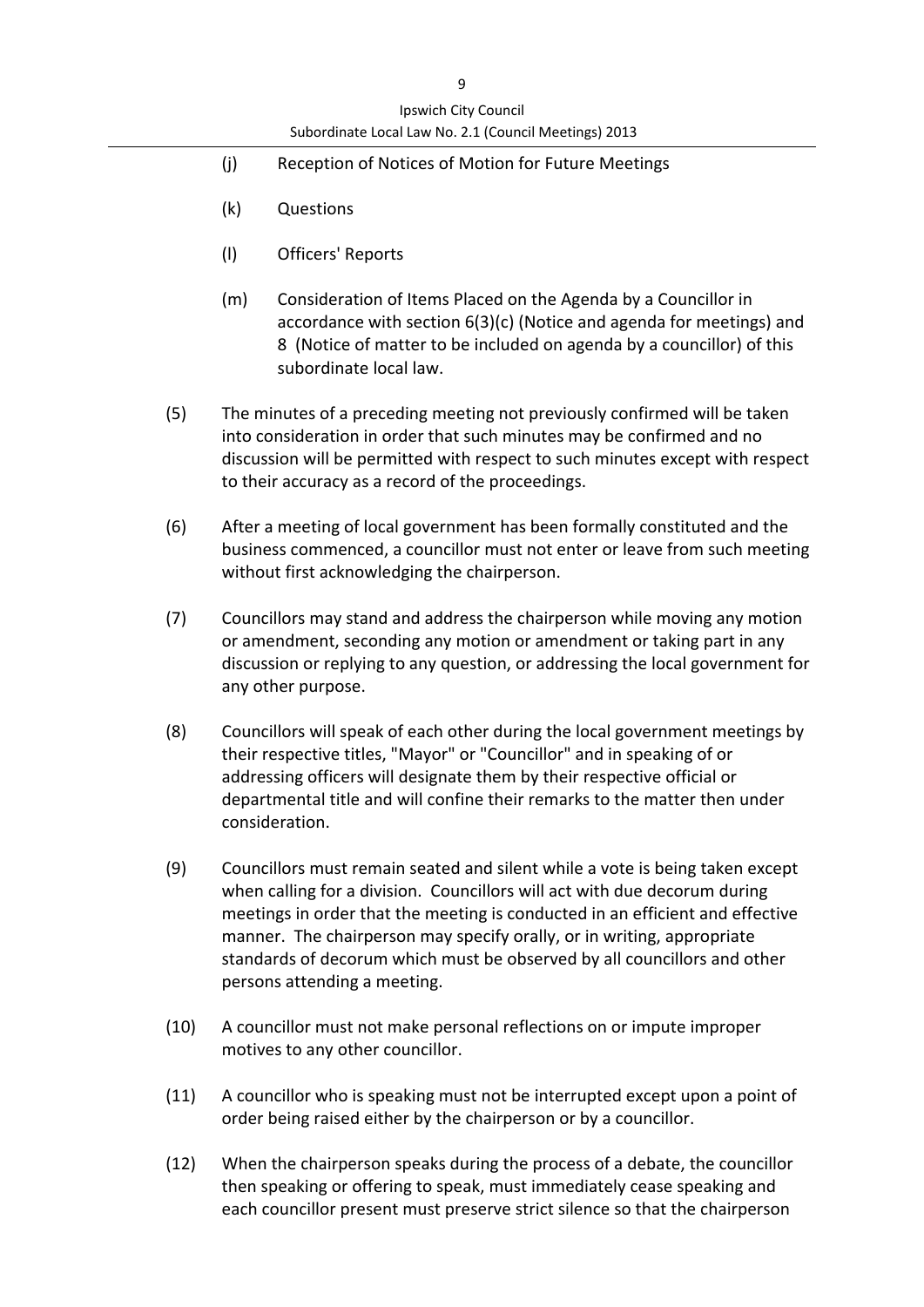may be heard without interruption.

#### **18 Ques**t**ions**

- (1) For the purposes of section 11(i) (Motions) of the authorising local law, a councillor may, at a local government meeting, ask a question for reply by another councillor or the chief executive officer regarding any matter under consideration at the meeting. The question must be reduced to writing and provided to the relevant councillor or chief executive officer.
- (2) The question must be asked categorically and without argument and no discussion will be permitted at the meeting of the local government in relation to a reply or a refusal to reply to the question. A councillor or the chief executive officer to whom a question is asked without notice may request that the question be taken on notice for or prior to the next meeting.
- (3) Any councillor wishing to ask a question relating to the general work or procedure of the local government or any matter under the jurisdiction of the officer or councillor but not related to any matter under consideration at that meeting, shall provide the question in writing to the chief executive officer at least four days prior to the meeting at which it is to be asked.
- (4) A councillor who asks a question at a meeting, whether or not upon notice, will be deemed not to have spoken to the debate of the motion to which the question relates.
- (5) The chairperson may disallow a question which the chairperson considers is inconsistent with good order, provided that a councillor may move a motion of dissent against a ruling, and if such a motion is carried, the chairperson must allow such question.

# **Part 3 Meetings of Local Government Committees**

#### **19 Attendance at committee meeting**

- (1) For the purposes of section 12 (Attendance at committee meetings) of the authorising local law, any councillor of the local government may attend a meeting of a committee and may address the committee in accordance with any procedures established by the chairperson of the committee.
- (2) An area will be made available at a place where any committee is to take place for members of the public to attend the meeting and as many people as reasonably can be accommodated in that area may be permitted to attend the meeting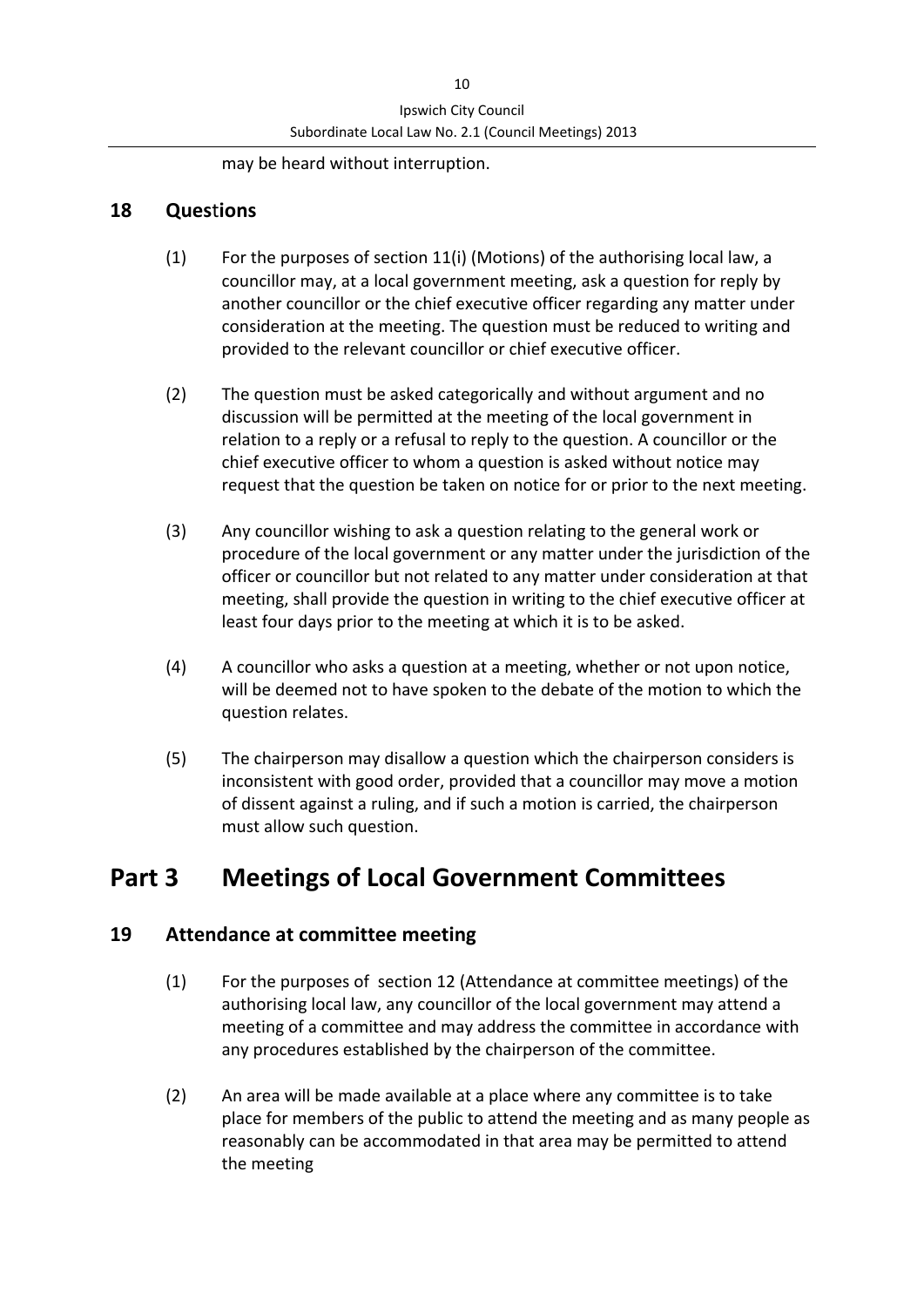# **Part 4 Maintenance of Good Order**

## **20 Business of objectionable nature**

For the purposes of section 18 (Business of an objectionable nature) of the authorising local law, if at a meeting the chairperson or a councillor considers that a matter or motion before a meeting is of an objectionable nature or outside the powers of the local government, the chairperson may, on the chairperson's own volition or at the request of another councillor, declare that the matter not be considered further.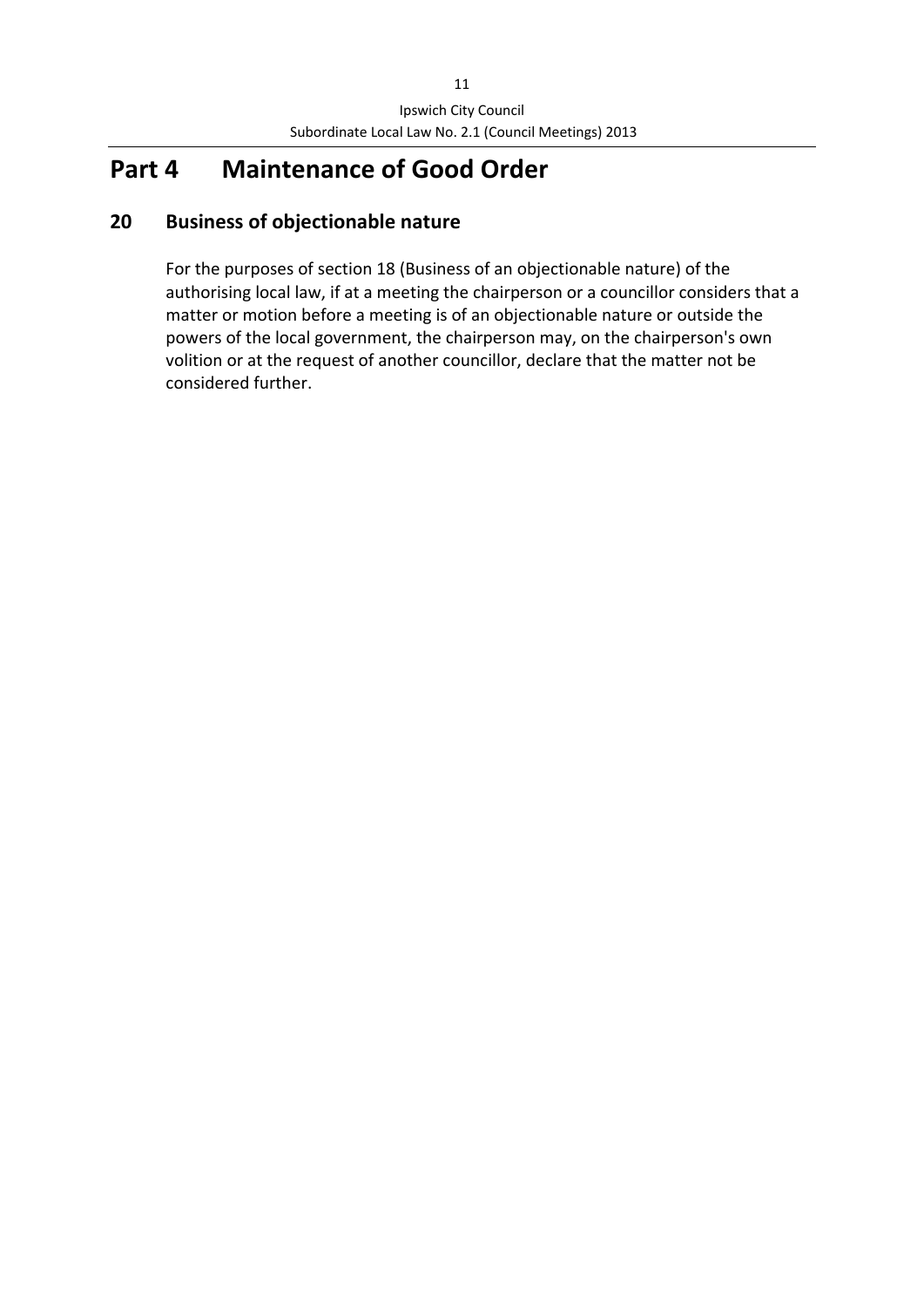# **Schedule ‐ Definitions**

Section 3

*chairperson* of the local government or a committee means the person presiding at a meeting of the local government or committee.

*committee* means a committee appointed by a local government under section 264 of the *Local Government Regulation* 2012

*committee meeting* means a meeting of a committee.

*councillor* has the same meaning as given in the Schedule 4 of the Act.

local government meeting means—

- (a) a post election meeting; and
- (b) an ordinary or a special meeting;
- (c) but does not include a committee meeting.

*local law* has the meaning in the Act, section 26, and includes a subordinate local law.

*meeting* means a local government meeting or a committee meeting.

*motion* is a formal proposal to be discussed and voted on in a meeting.

*ordinary meeting* means a meeting that the local government is required to hold pursuant to section 257 of the *Local Government Regulation* 2012.

*post election meeting* means the meeting required under section 175 of the Act.

*procedural motion* means a motion that the local government determines by subordinate local law to be a procedural motion.

*special meeting* has the same meaning as section 258(3) of the *Local Government Regulation* 2012.

*the Act* means the Local Government Act 2009.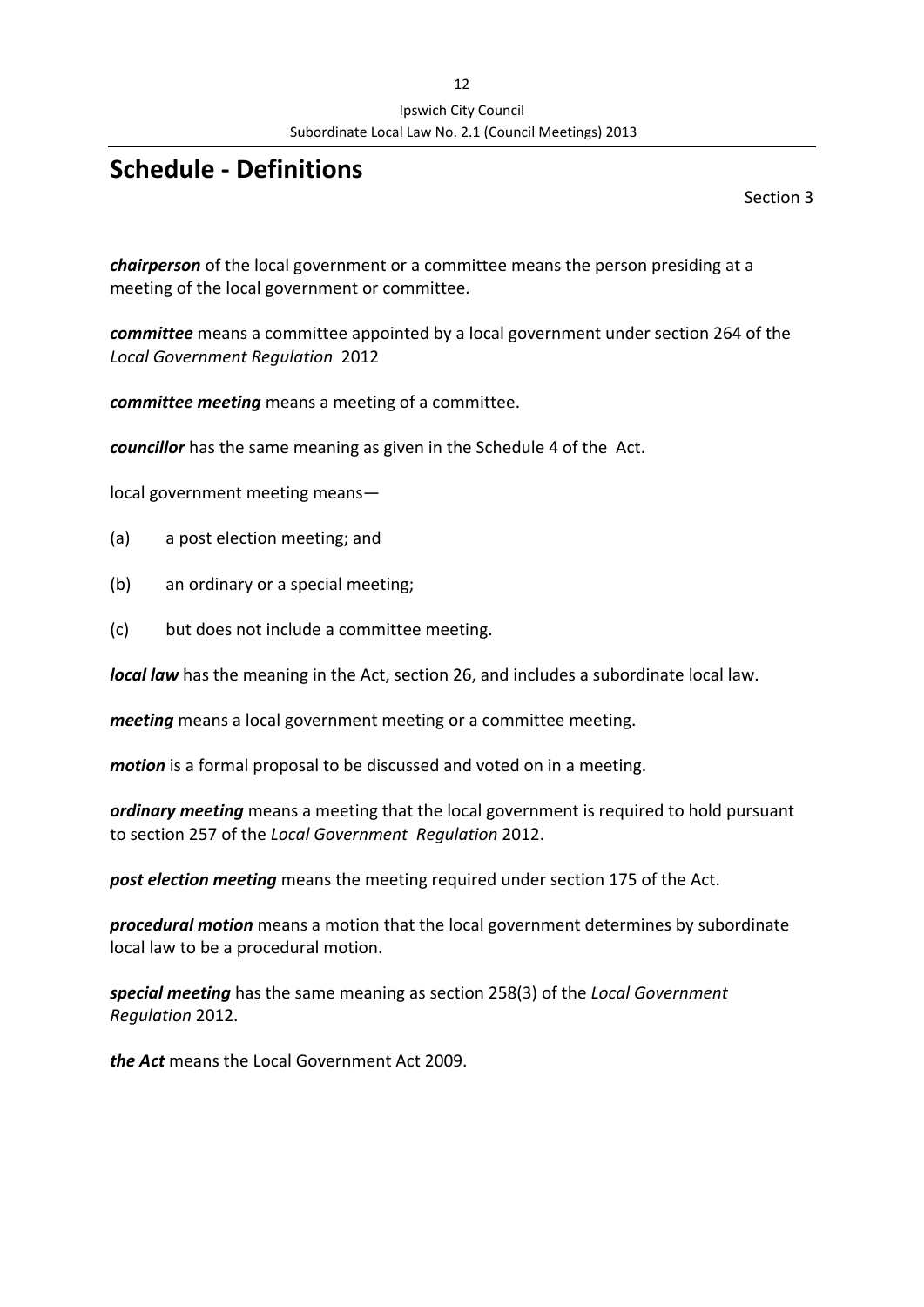# **Endnotes**

#### **1 Index to En**d**notes**

- 2 Date to which amendments incorporated
- 3 Key
- 4 Table of reprints
- 5 List of legislation
- 6 List of annotations

## **2 Date to which amendments incorporated**

#### **3 Key**

Key to abbreviations in list of legislation and annotations

Key Explanation  $amd = amended$  $ch = **ch**$  $def = definition$  $div = division$  $hdg =$  heading  $ins = inserted$ om = omitted  $p = page$  $pt = part$ renum = renumbered rep = repealed  $s = section$  $sch = schedule$  $sdiv = subdivision$ 

## **4 Table of reprints**

A reprint is issued upon the commencement of an amending instrument. A reprint is given the date of commencement of the amending instrument. Table of reprints of this local law – no amendments

## **5 List of Legislation**

**Original Subordinate Local Law**

*Subordinate Local Law No.2.1 (Council Meetings) 2013* date of gazettal 5July 2013